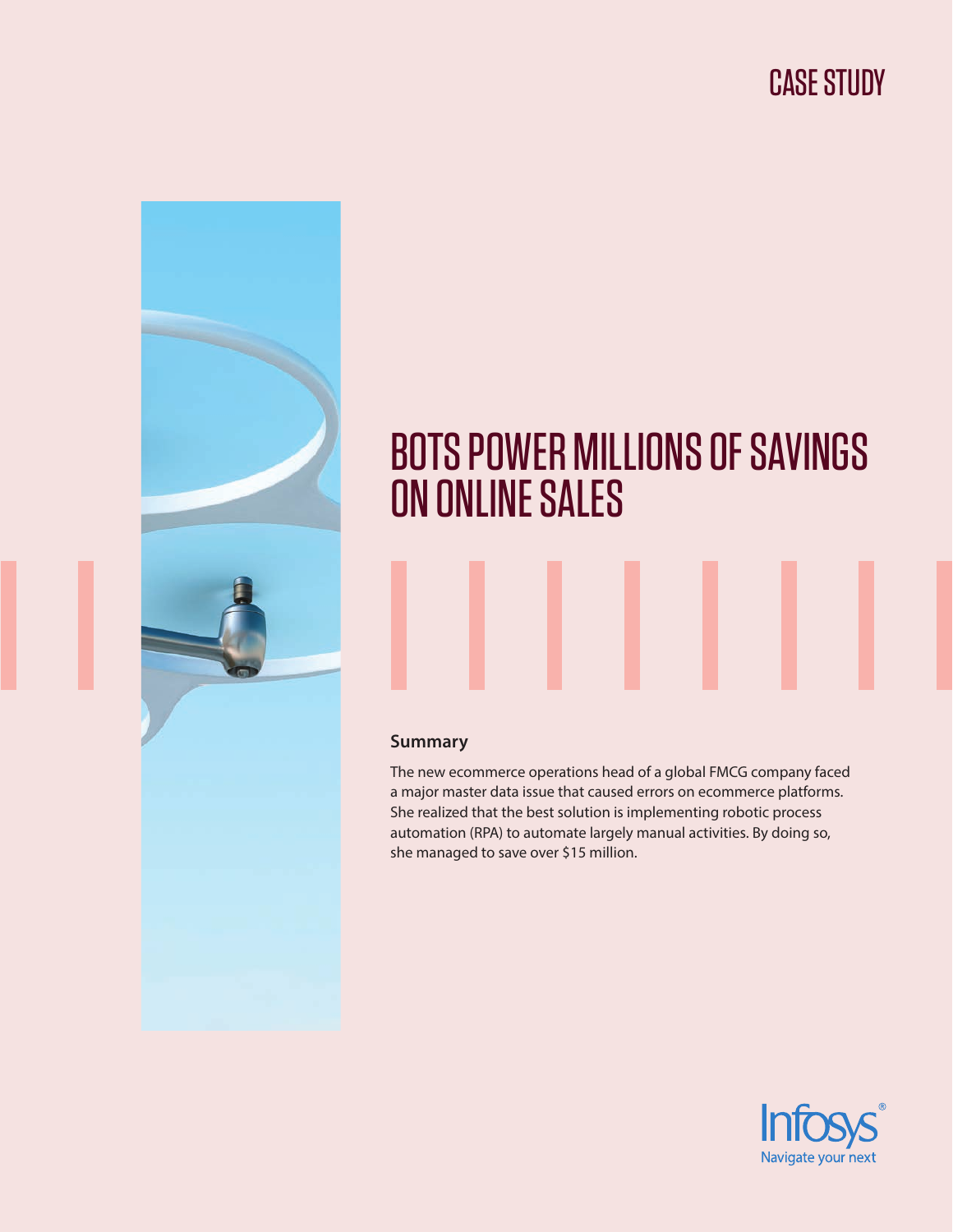

### An alarming data issue

In early 2019, Ashley Carter joined a global FMCG major as their ecommerce operations head. Her responsibilities included overall management of ecommerce platforms across Europe, management of master data, and ROI realization from ecommerce operations.

Soon after joining the organization, Ashley spotted a major process flaw. The ecommerce operation was largely manual, leading to content errors and thereby missteps in product shipments. The issue was slowing down their revenue realization strategy. And the larger issue was customer reproach.

## Envisioning a major change

Ashley took her time to work out a suitable solution to the problem. With her experience, she knew that the lack of automation was the major reason behind the goof-up. She envisaged setting up a single, tamper-proof database with all information on the company's brands and products. She needed to find a solution partner who might be able to implement such a solution, and possibly provide even more augmented benefits.

Ashley was quite anxious to find the right

The company's ecommerce operation was a major initiative worth over \$15 million dollars. At the backbone of the ecommerce platform was the organization's master data, which contains all details of their customers, sub-brands, and products. So, when the master data is at stake, sales is hit hard. Ashley found that over 35% of products on the ecommerce websites contained erroneous or missed information.

She realized that automation was only half-way done, and most of the data was being uploaded to the ecommerce platform manually, leading to errors. The process itself wasn't standardized, resulting inconsistent and erroneous data uploaded on multi-geography ecommerce platforms. The teams in different geographies had different priorities which did not align. For instance, if cost was the driver in North America, flexibility and scalability was desired in LATAM, and standardization was the driver in EMEA. This presented a major disconnect.

She realized that the problem at hand was quite damaging.

technology partner. As she was new with the company, she took advice from other senior leaders about the technology partner ecosystem. Based on their advice, Ashley contacted Jean Rodriguez, the automation operations manager from Infosys BPM. Her company had a longstanding relationship with Infosys BPM.

She contacted Jean and gave the issue in detail. Jean concurred with her that the major reason for the error was the high people-dependency and geographically

spread-out master data. Ashley gave the mandate of developing a solution with automation at its center. Her mandates were: Focus on data quality and a 1-touch master database; centralized product portfolio management; standardized processes; progressive automation; cultural transformation through a user education program. Jean listened intently and promised to help Ash with the solution.

Within days, Jean was able to develop an action plan: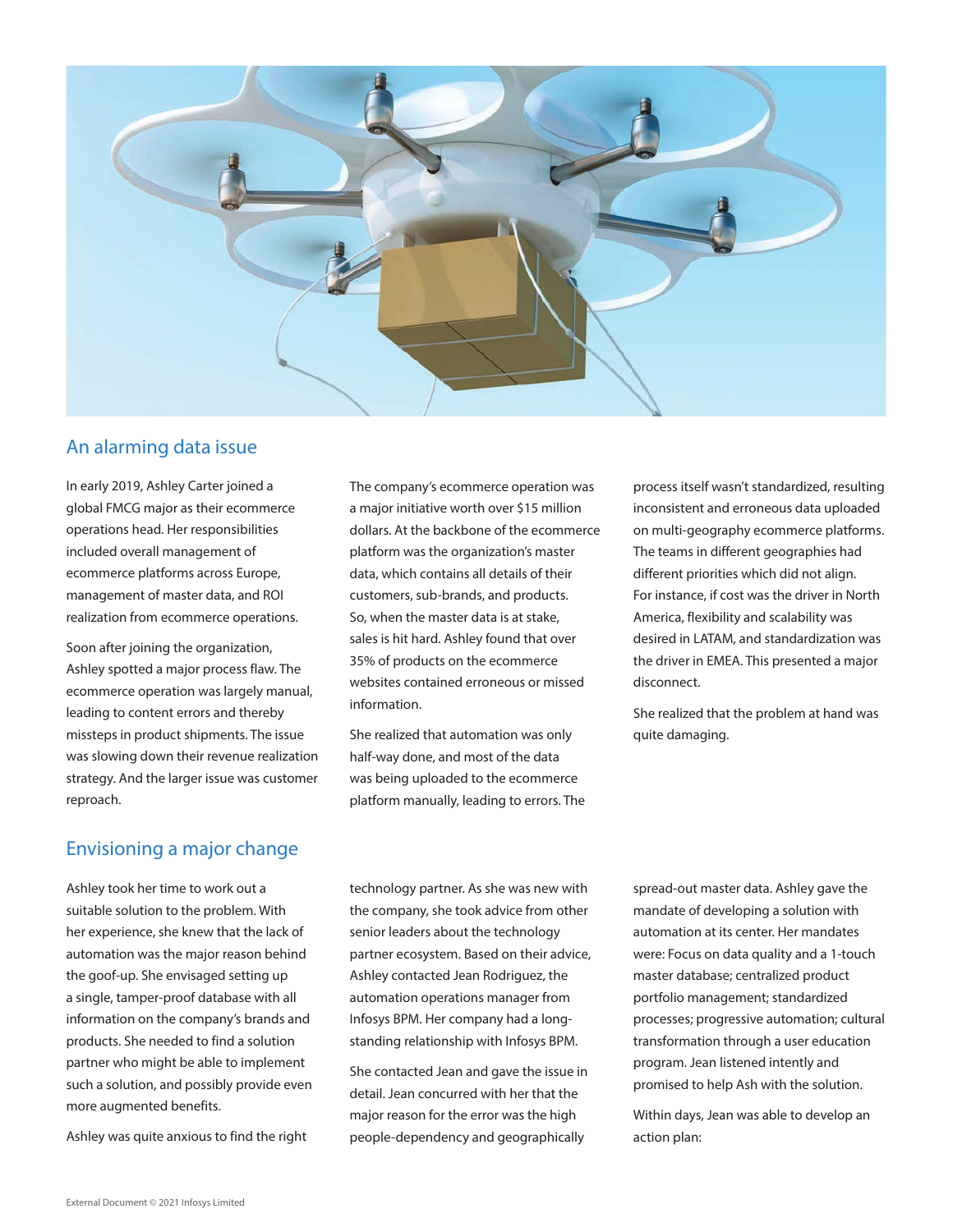#### **Approach summary**



One key issue with Ashley's organization was their expansive sub-brands and product catalog. Manually developing product-related information for such a big catalog was very difficult and inefficient. Hence, Jean set forth the idea of "e-content". E-content stood for various information artifacts of each sub-brand and product, including product descriptions, designs, ingredient information, regulatory information, labels, among others.

Jean assured that e-content would be enabled for up to 90-95% of products

within a span of two years. He projected that the major benefits of the project would be realized in two years' time frame. The project would make use of RPA, AI/ ML, and smart chatbots to standardize the entire ecommerce master data process.

Ashley pondered over the plan given by Jean. Her major concerns were on the complexity of the solution, considering it had to bring together operations from a great number of geographies. She also raised a question on the computing infrastructure to implement a

stabilized process. Jean, who had already considered these aspects, mentioned the standardization of processes would significantly reduce the number of steps within the process, thereby making them "lean". He assured that the solution would bring down the complexity of the process itself, so computational infrastructure would not be an issue.

Satisfied with the blueprint, Ashley gave a go-ahead for the proposed solution and knew that it was the most logical solution to her issue.